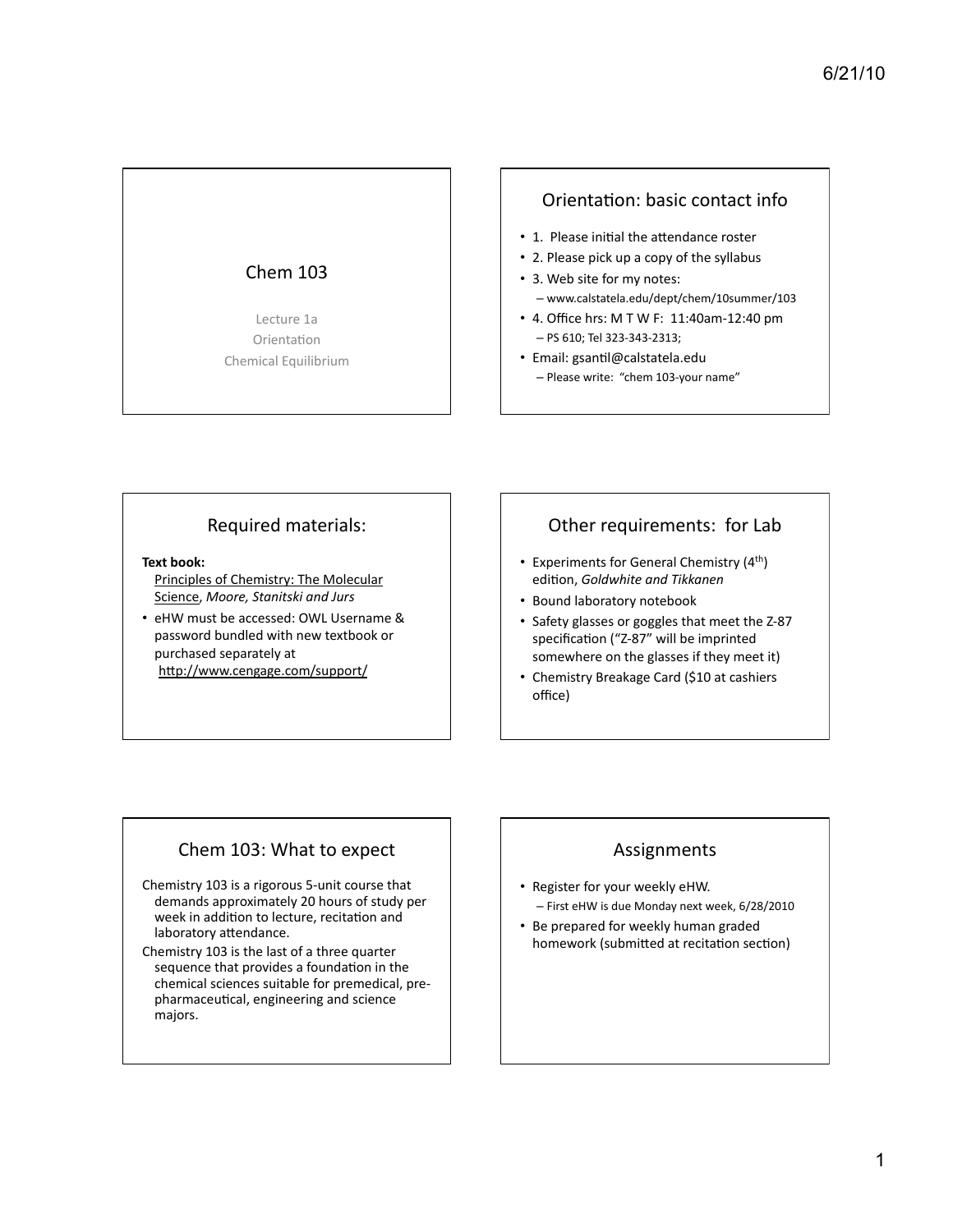### What we expect of students:

- Professional behavior in class: Cell phones, other electronic devices turned off during lecture/exams. Simple calculators used in exams. Absolutely NO CHEATING in exams. No plagiarism in lab reports and homework.
- During class: Late arrivals, side-discussions and other unprofessional behavior will be noted. It can lower your letter grade.
- Attendance to be recorded. Students returning from absences are responsible for missed lectures. No make up exams.

### Points distribution

| <b>Activity</b>                                                                                                          | <b>Points Possible</b> |
|--------------------------------------------------------------------------------------------------------------------------|------------------------|
| Two midterms @ 150 points each                                                                                           | 300                    |
| Laboratory Reports and 30 points for lab technique                                                                       | 230                    |
| Recitation                                                                                                               | 130                    |
| ) points for the best 8 quizzes issued during recitation (valued at<br>10 points each), 50 points for assigned homework, |                        |
| e-graded homework                                                                                                        | 100                    |
| <b>Final Examination</b>                                                                                                 | 240                    |
| <b>TOTAL</b>                                                                                                             | 1000                   |

To add the class

Get a permission to add a lab Get a permission to add a recitation class Then you can add the lecture However, note that Extended Education is in charge. Procedures may have changed

# Equilibrium is very important concept!

- Used for many calculations:
- \* Acid Base
- \*Thermodynamics
- \*Redox chemistry
- \*Precipitation
- \*Gaseous reactions

## Chemical Equilibrium

In Chem 102, you learned about chemical kinetics. What is the rate equation for  $A - 2B$ ?

What is the rate equation for  $2B - > A$ ?

When are these rate equations valid?

# Chemical Equilibrium

Consider:<br>NO<sub>2</sub> + NO<sub>2</sub> → N<sub>2</sub>O<sub>4</sub> a 1 step rxn. (draw the molecs)<br>(brown gas) (colorless gas)<br>V = k[NO<sub>2</sub>]<sup>2</sup> ;

but once formed, there is also the reverse rxn:

 $N_2O_4 \rightarrow NO_2 + NO_2$ ; this is the reverse of the above rxn.

After a long time,  $v_{forward} = v_{reverse}$  (that's why there's no gross change) We can write:  $NO<sub>2</sub> + NO<sub>2</sub> \leq N<sub>2</sub>O<sub>4</sub>$  to indicate reversibility.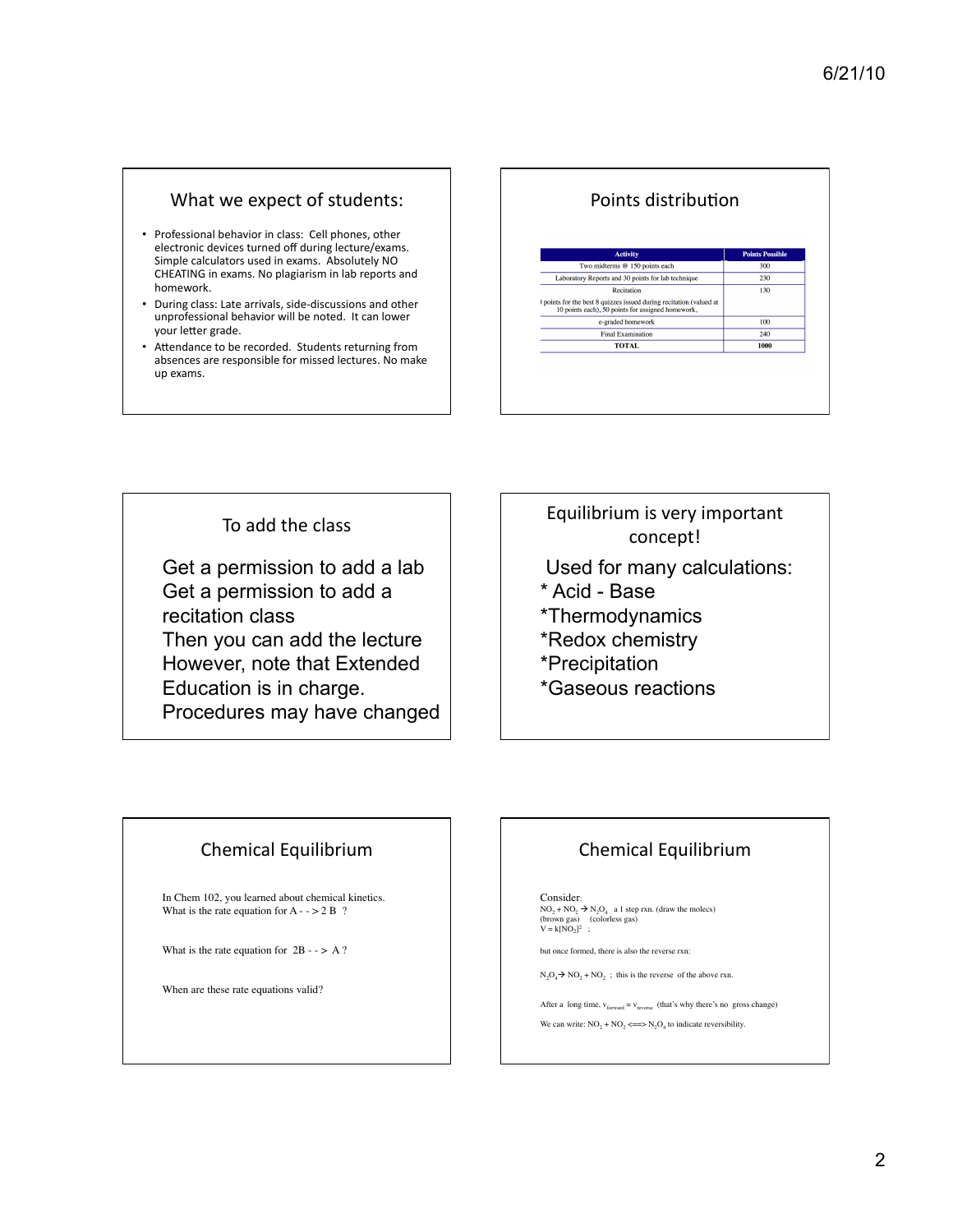

Forward and reverse rates equal. So, [reactants] and [products] are constant. So, ratio is also constant! Called equilibrium constant. Symbol:  $K$  or  $K_{eq}$ 

Chemical Equilibrium value

Actual value of  $K_{eq}$  experimentally determined. Measure actual concentrations. E.g. : at  $25^{\circ}$ , K = 3.10 (N.b.: Temp-dependent)

Chemical Equilibrium expression

K is a function of [reactant] & [product]. Know how to express it: If  $aA + bB \leq x = x + cC + dD$ Then :  $K_{eq} = [C]^{c} [D]^{d} / [A]^{a} [B]^{b}$ (remember : [prod]/[reactant])

Chemical Equilibrium expression What is the equilibrium expression for: a) 2  $NO_2 \leq = > N_2O_4$ ?  $K =$ b)  $N_2$  + 3 H<sub>2</sub> <==> 2 NH<sub>3</sub> ?  $K =$ 

Chemical%Equilibrium%*value*

What is the *value* of K for  $N_2$  + O<sub>2</sub> <=> 2 NO if  $[N_2]=0.20$ ,  $[O_2]=1.2 \times 10^{-5}$ and  $[NO] = 0.10$  at equil.?  $K=[NO]^2/[N_2][O_2]$  $=$ .10<sup>2</sup>/{(.20)(1.2x10<sup>-5</sup>)}=4.2x10<sup>3</sup>